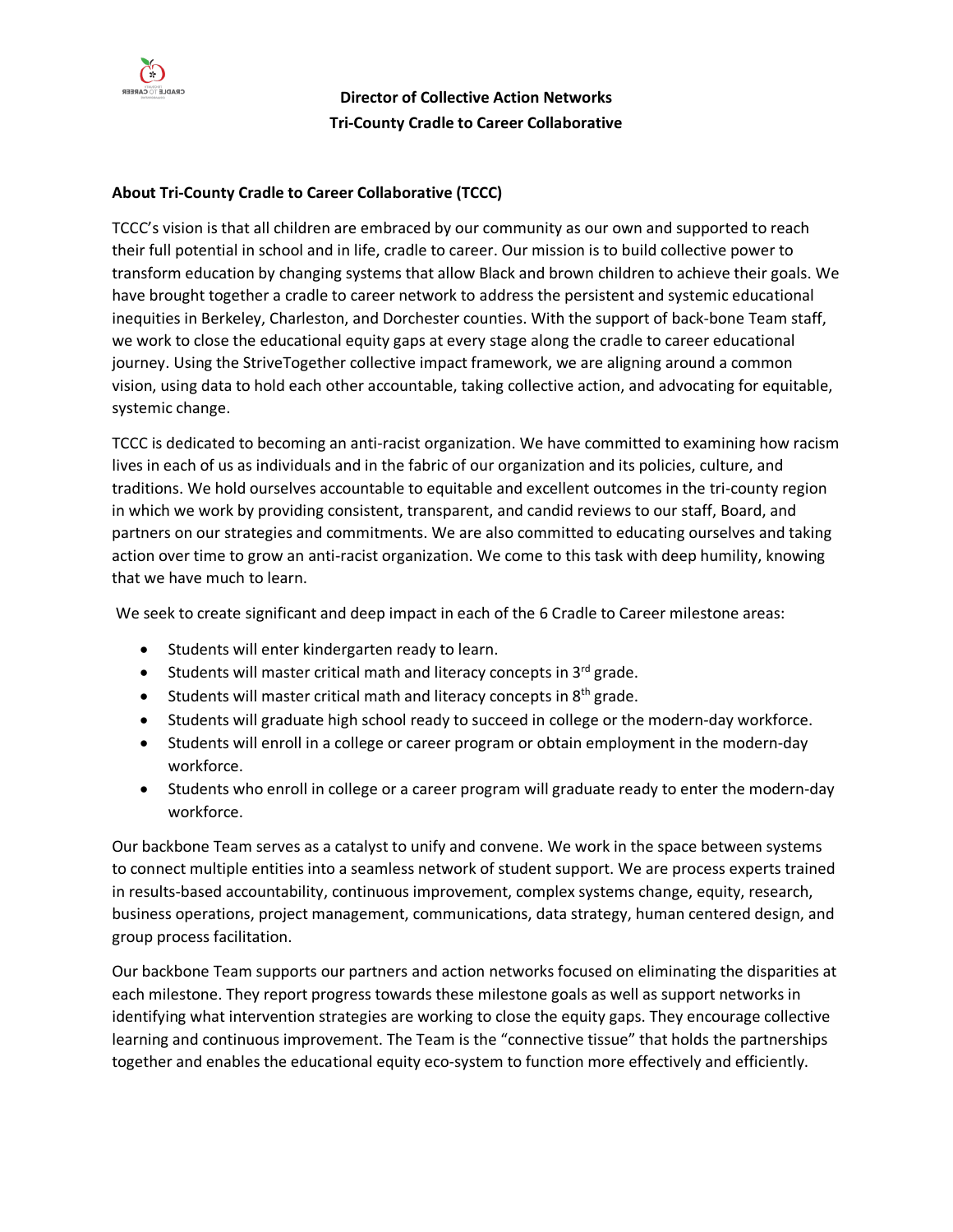

### **Job Description**

The Director of Collective Action Networks is responsible for leading, overseeing, and coordinating the collective impact implementation of TCCC's partners. These partners are based in Berkeley, Charleston, and Dorchester counties and made up of individuals from education, government, businesses, nonprofits, health, and social services. Key responsibilities include the development, implementation, facilitation, and completion of a variety of projects to support each network's efforts to improve education outcomes for children and youth. The Director of Collective Action Networks will work closely with the TCCC Team to establish and implement processes and plans within the areas of facilitation, communications, collective action, and continuous improvement work. The Director will also be responsible for completing a range of tasks in support of the day-to-day work of TCCC.

## **Responsibilities:**

- Manage, coach, facilitate, and provide technical assistance to action networks to achieve objectives and complete deliverables.
- Select continuous improvement methodology to support collective action work; develop expertise and build organizational capacity around it.
- Provide project management support to identify and implement process improvement strategies and tools to support action networks.
- Communicate and work collaboratively with the Chief Operating Officer to provide a seamless network of support for action networks.
- Recruit action network leaders for each network and collaborate with each regarding agenda planning, meeting debriefing, and overall network progress monitoring.
- Identify missing stakeholders and collaborate with network leaders to engage them in the work.
- Develop a strategic plan for ensuring that network's initiatives are launched per timeline.
- Maintain an awareness of existing community initiatives to ensure opportunities for partnership and avoid duplication.
- Maintain appropriate documentation of progress for each network including, but not limited to, network goals, charters, action plans, work products, meeting minutes and relevant research.
- Ensure that all network meetings are facilitated with a strong emphasis on equity:
	- o Respect participants' unique roles, viewpoints, and responsibilities
	- o Engage and involve action network members.
	- o Establish a respectful environment in tone and culture.
	- o Establish group norms for confidentiality and decision making.
	- o Engage members to ensure that all voices are heard.
	- o Prevent one member/fraction from dominating the conversation.
	- o Start and end meetings on time while providing time for reflection.
	- o Balance having an open process with getting tasks done.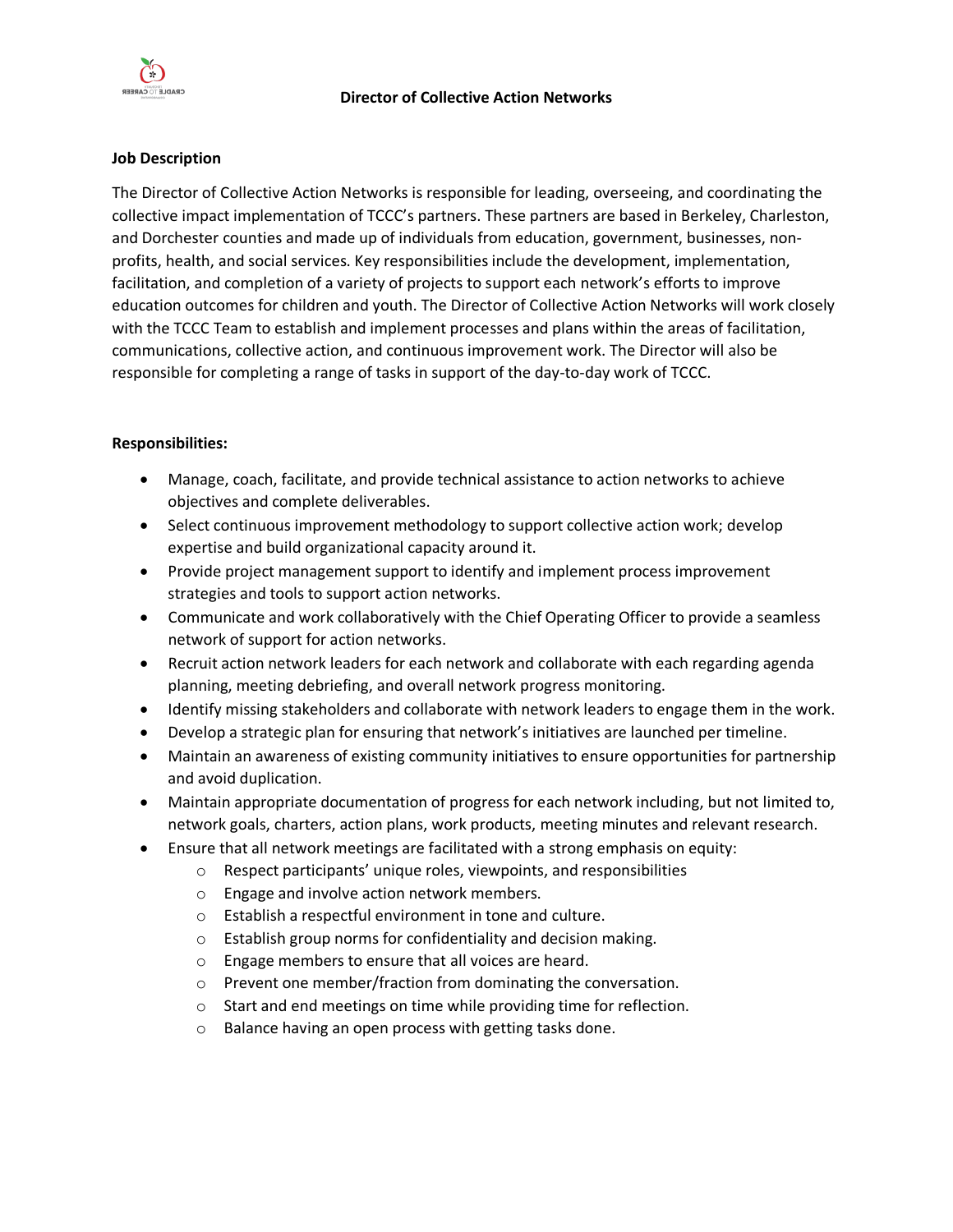## **Director of Collective Action Networks**



- As the networks grow, recruit facilitators within constraints of the budget; onboard and train facilitators in facilitation and process improvement methods and tools.
- Report verbally and in writing regularly to Chief Operating Officer and, as appropriate, other members of the TCCC Team.

# **Education, Knowledge, and Experience Requirements**

- Bachelor's degree with five or more years of relevant work experience, preferably in the education or early childhood education field.
- Masters' degree preferred.
- Demonstrated success in facilitating multidisciplinary or multi-organizational networks.
- Strategic thinker.
- Strong familiarity with equity issues.
- Ability to manage details and work independently.
- Impeccable written and oral communication skills.
- Outstanding interpersonal skills.
- Proficiency in Microsoft applications.
- Experience in continuous improvement methodology preferred.
- Familiarity with public education landscape in Berkeley, Charleston, and Dorchester counties.
- Familiarity with public education landscape in South Carolina.

## **Position Competencies:**

- **Cultural Competence:** Respects and works well with people of all backgrounds. Understands and invites diverse perspectives to the table and is sensitive to group differences. Views diversity as an opportunity. Challenges bias and intolerance.
- **Project Management:** Set and adhere to strict deadlines and operate well under pressure of quick turnarounds. Exhibit strong planning and organizational skills and demonstrate an ability to collaborate well with others.
- **Relationship Development:** Builds and grows lasting, transformational relationships at all levels. Internally works highly collaboratively with all members of the TCCC Team. Externally demonstrates an ability to cultivate and to grow both new and existing relationships among community.

# **Benefits and Other Information:**

We offer a unique, flexible work culture that is incredibly data-driven, results-driven, and missionfocused. TCCC's Team cares deeply about closing the opportunity gap in the tri-county region and you will have a chance daily to impact the lives of thousands of students on a small, but mighty Team. Here are a few important details:

- Compensation is commensurate with experience and expertise and is highly competitive.
- We offer a flexible work schedule and remote working. This position does require some flexibility in hours with some night and weekend work.